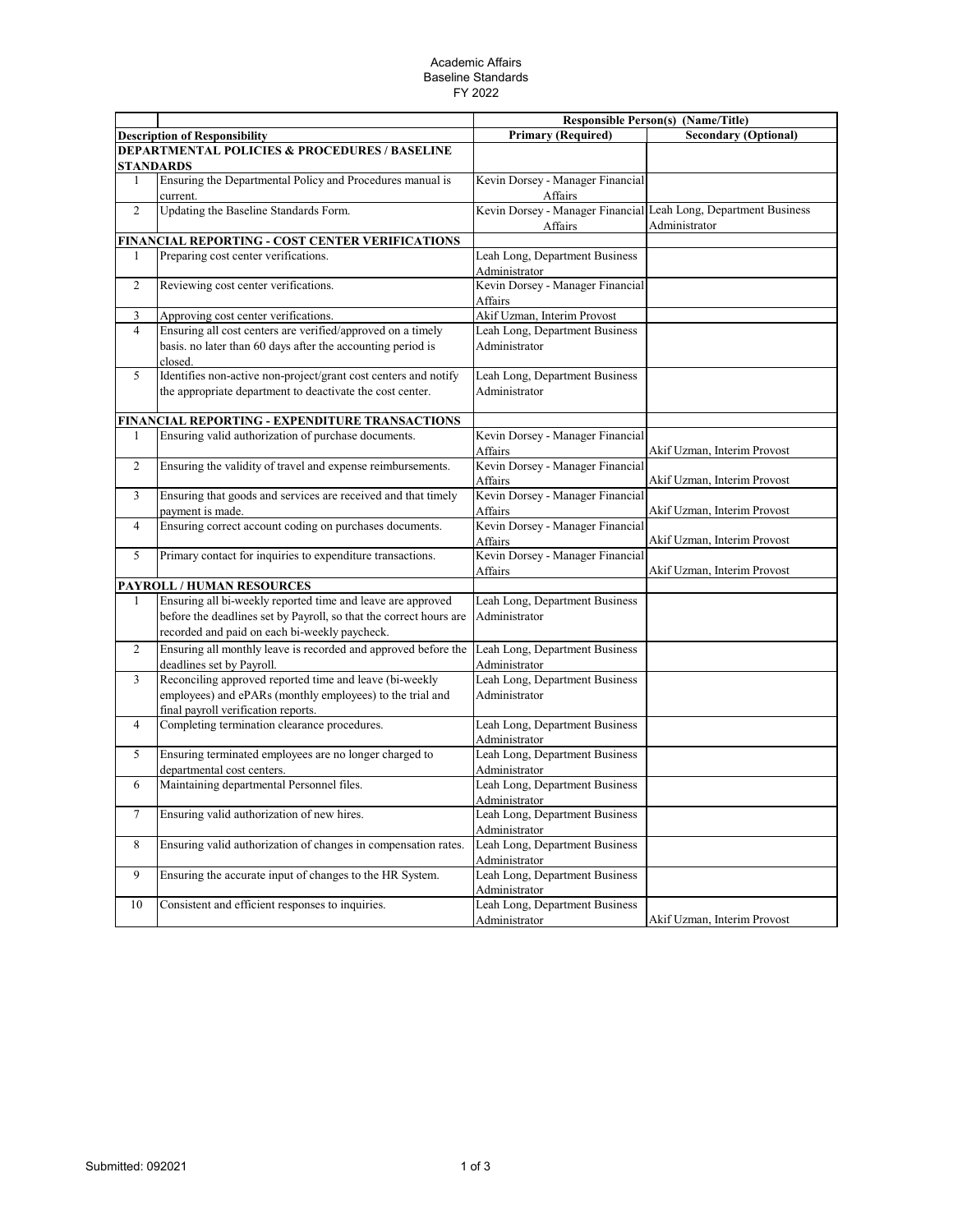## Academic Affairs Baseline Standards FY 2022

|                |                                                                                                                                        |                                                 | <b>Responsible Person(s) (Name/Title)</b>   |
|----------------|----------------------------------------------------------------------------------------------------------------------------------------|-------------------------------------------------|---------------------------------------------|
|                | <b>Description of Responsibility</b>                                                                                                   | <b>Primary (Required)</b>                       | <b>Secondary (Optional)</b>                 |
|                | <b>CASH HANDLING</b>                                                                                                                   |                                                 |                                             |
| 1              | Collecting cash, checks, etc.                                                                                                          | Leah Long, Department Business<br>Administrator |                                             |
| $\overline{c}$ | Prepares Departmental Deposit Form.                                                                                                    | Leah Long, Department Business<br>Administrator |                                             |
| 3              | Approves Departmental Deposit Form.                                                                                                    | Akif Uzman, Interim Provost                     |                                             |
| $\overline{4}$ | Transports deposit to the Cashiers Office.                                                                                             | Leah Long, Department Business<br>Administrator |                                             |
| 5              | Preparing Journal Entries.                                                                                                             | Kevin Dorsey - Manager Financial<br>Affairs     |                                             |
| 6              | Verifying deposits posted correctly in the Finance System.                                                                             | Leah Long, Department Business<br>Administrator |                                             |
| $\tau$         | Adequacy of physical safeguards of cash receipts and<br>equivalent.                                                                    | Leah Long, Department Business<br>Administrator |                                             |
| 8              | Ensuring deposits are made timely.                                                                                                     | Akif Uzman, Interim Provost                     |                                             |
| 9              | Ensuring all employees who handle cash have completed Cash<br>Security Procedures or Cash Deposit and Security Procedures<br>training. | Akif Uzman, Interim Provost                     |                                             |
| 10             | Updating Cash Handling Procedures as needed.                                                                                           | Akif Uzman, Interim Provost                     |                                             |
| 11             | Consistent and efficient responses to inquiries.                                                                                       | Leah Long, Department Business<br>Administrator |                                             |
|                | PETTY CASH                                                                                                                             |                                                 |                                             |
| 1              | Preparing petty cash disbursements.                                                                                                    | <b>NA</b>                                       |                                             |
| $\overline{2}$ | Ensuring petty cash disbursements are not for more than \$100.                                                                         | NA                                              |                                             |
| 3              | Ensuring petty cash disbursements are made for only authorized NA<br>purposes.                                                         |                                                 |                                             |
| 4              | Approving petty cash disbursements.                                                                                                    | NA                                              |                                             |
| 5              | Replenishing the petty cash fund timely.                                                                                               | NA                                              |                                             |
| 6              | Ensuring the petty cash fund is balanced after each<br>disbursement.                                                                   | NA                                              |                                             |
|                | <b>CONTRACT ADMINISTRATION</b>                                                                                                         |                                                 |                                             |
| 1              | Ensuring departmental personnel comply with contract<br>administration policies/procedures.                                            | Akif Uzman, Interim Provost                     | Kevin Dorsey - Manager Financial<br>Affairs |
|                | PROPERTY MANAGEMENT                                                                                                                    |                                                 |                                             |
| 1              | Performing the annual inventory.                                                                                                       | Leah Long, Department Business<br>Administrator |                                             |
| $\overline{c}$ | Ensuring the annual inventory was completed correctly.                                                                                 | Leah Long, Department Business<br>Administrator |                                             |
| 3              | Tagging equipment.                                                                                                                     | Information Technology                          | Paul Tichnor                                |
| $\overline{4}$ | Approving requests for removal of equipment from campus.                                                                               | Akif Uzman, Interim Provost                     | Dr. Akif Uzman, Interim Provost             |
|                | <b>DISCLOSURE FORMS</b>                                                                                                                |                                                 |                                             |
| 1              | Ensuring all employees with purchasing influence complete the                                                                          | Leah Long, Department Business                  |                                             |
| $\overline{c}$ | annual Related Party disclosure statement online.<br>Ensuring all full time, benefits eligible, exempt faculty and staff               | Administrator<br>Leah Long, Department Business |                                             |
|                | complete the Consulting disclosure statement online.                                                                                   | Administrator                                   |                                             |
| 3              | Ensuring that all Principal and Co-Principal Investigators<br>complete the annual Conflict of Interest disclosure statement for        | Leah Long, Department Business<br>Administrator |                                             |
|                | the Office of Research and Sponsored Programs                                                                                          |                                                 |                                             |
|                | RESEARCH ADMINISTRATION                                                                                                                |                                                 |                                             |
| 1              | Verifies that all grant cost centers contain positive budgetary<br>balances.                                                           | NA                                              |                                             |